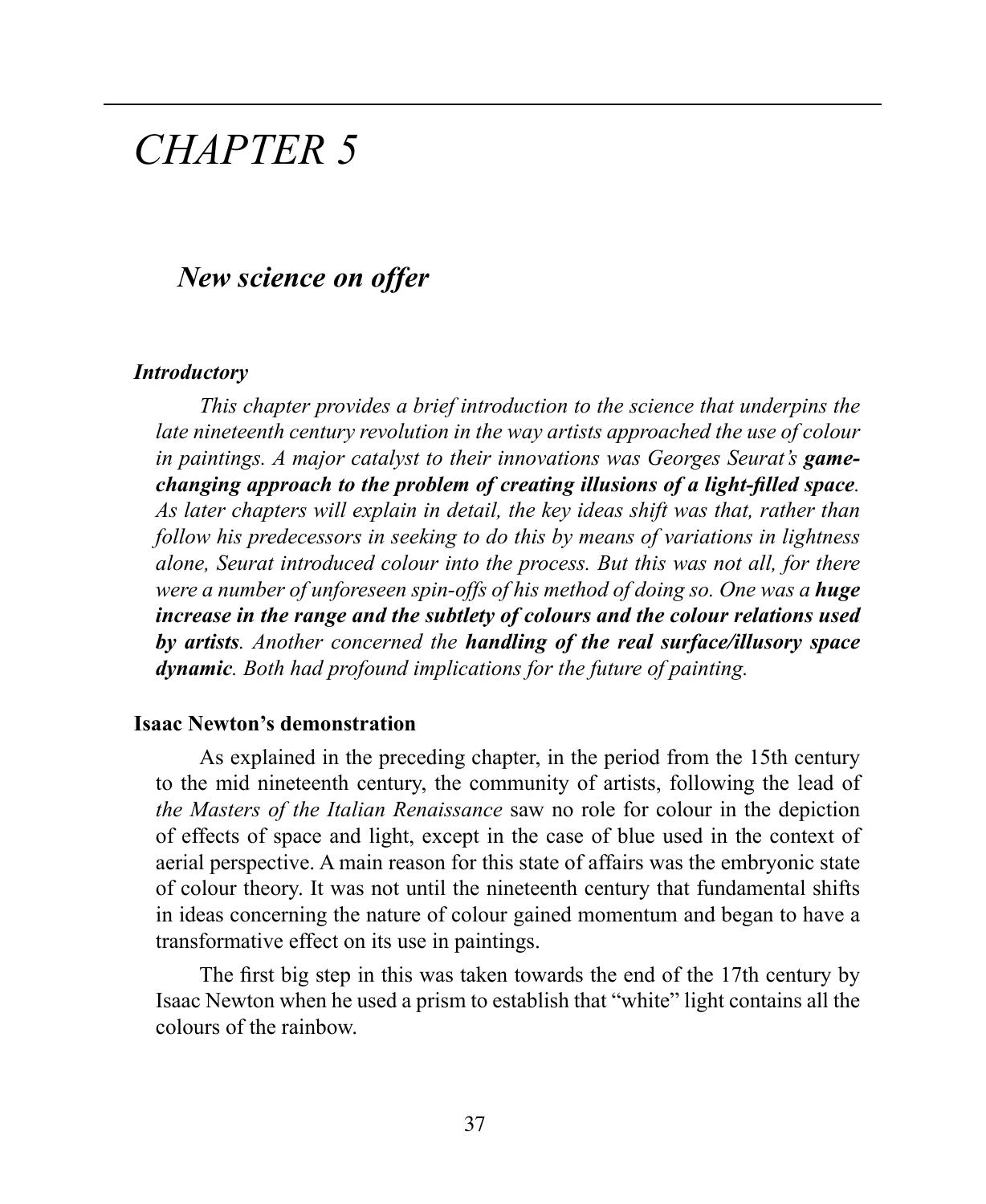*Figure 1* shows that a beam of white light which passes either through a prism or through a cloud of rain droplets will be broken up into "*all the colours of the rainbow*". It is now known that is because: (a) *White light* contains a continuum of different wavelengths; (b) Each of them is bent differently as it passes first from the air into the glass and then back again from the glass into the air. And, (c) the different receptor-types in the retina that are stimulated differentially by these. As the diagram indicates, short wavelengths (blue) are bent the most and long ones (red) the least.



*Figure 1 : The creation prismatic colours from a beam of white light.* 



*Figure 2 : The creation of a beam of white light by recombining the prismatic colours*

*Figure 2* illustrates Isaac Newton's demonstration that, if the prismatic colours are passed back through the prism, they will recombine into white light. Apart from being interesting in itself, this transformation also suggests one of the basic facts of what is known as *additive colour mixing*, namely that *mixtures are always brighter than the colours from which they are made* (see *Figure 3*).

Although Newton's demonstration was soon recognised as being of fundamental importance for scientists, it had little effect on artists until its findings became central to the ideas of Seurat in the 1880s. What he deduced from Newton's experiment was that, if he wanted to paint white light, he would need to represent all the colours of the spectrum..

#### **The discovery of colour**

When doing his experiments Newton assumed that colours are a property of light (and, presumably, of surfaces in the external world). However, towards the end of the 18th century, scientists began to notice phenomena which did not fit with this assumption. The key breakthrough came from a crop of observations of what came to be known as "*induced colour"*. These led rapidly to the widespread acceptance of the idea that colour is somehow made in the eye (and, perhaps, the brain). Particularly influential on artists were the writings of Goethe, the German, poet, playwright and scientist. In his book "Zur Farbenlehre",<sup>1</sup> which was published in 1810, he told of various key observations. On one occasion, after staring fixedly at a beautiful woman in a red dress, he was startled, when she moved away, to see a vivid, green *after-image* on the blank, white wall behind where she had been sitting. On another he noticed violet shadows in a scene illuminated exclusively by a yellow candle flame. Neither could be explained by Newton's ideas. The only place such colours could be manufactured was inside the head.

 But Goethe was by no means the only researcher who had noticed such things and was certainly not the first. The most impressive of them all was the French mathematician and scientist, Gaspard Monge (1746-1818) who as early as 1789, gave two, mould-breaking demonstrations to the French "*Académie Royale des Sciences*". Both were very simple. In the first, he asked his audience to look at piece of red card through a piece of red glass. Much to their surprise the red became "*white*" (not an intensified red as they were expecting). In the second demonstration, Monge related this counter-intuitive phenomenon to another, which can be demonstrated as follows. First, focus two beams of white light from

<sup>1</sup> Translated as "*The Theory of Colours*".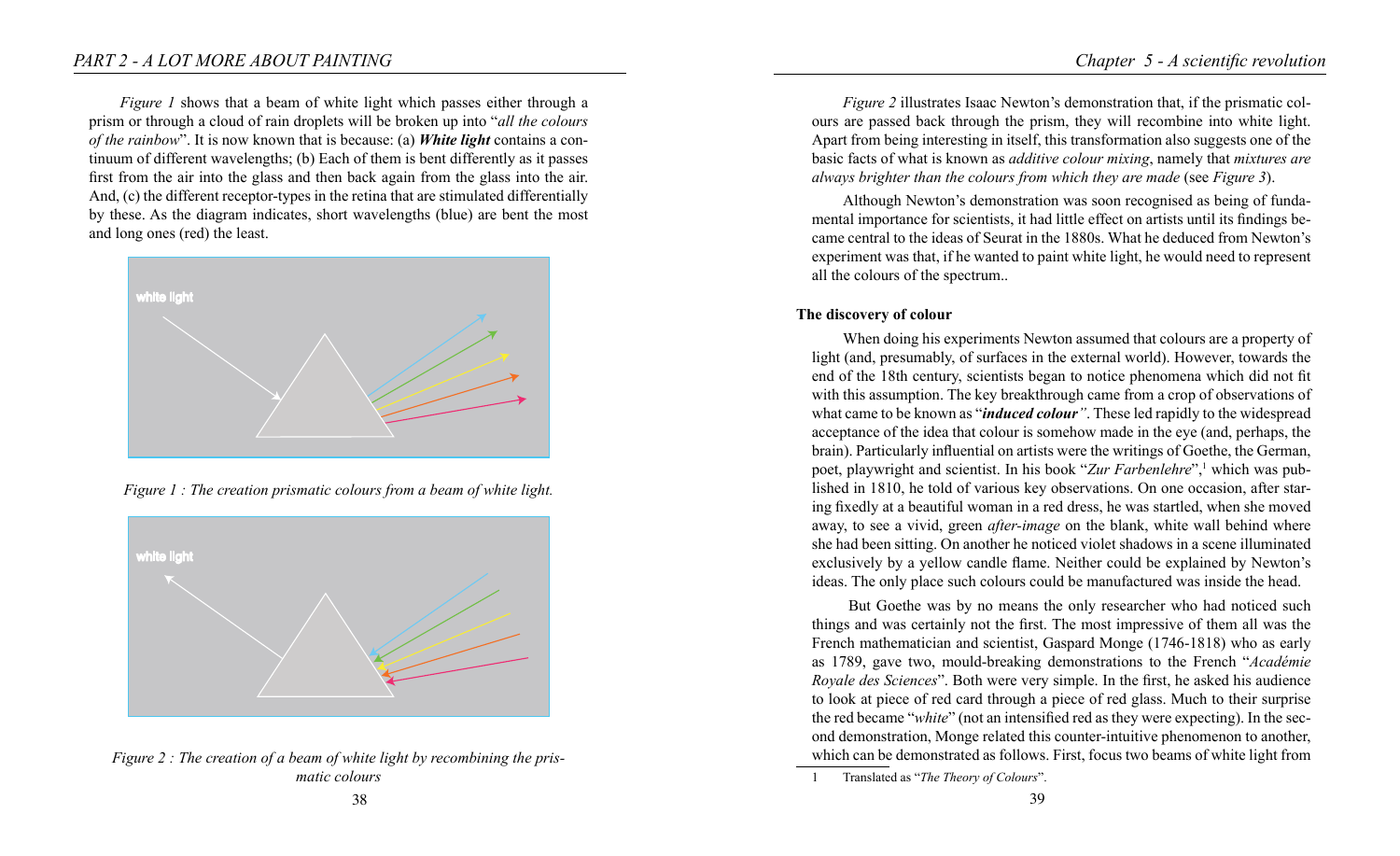two separate projectors on the same white-coloured screen. In one of the projectors place a filter that blocks out all but the long wavelengths of light coming from it, thus creating a red beam. In this, place a table tennis bat or some other opaque object so that it casts a shadow on the screen. Since the shaded region is illuminated only by the white beam, common sense would indicate that it would appear to be white or grey. But it will not do so. Rather, what appears is pure looking *green* (the complementary of the red of the long wavelength beam). As with Goethe's anecdotes, this experiment provided an example of *induced colour* for which the only plausible explanation is that colour is somehow made inside the head, perhaps in the eye or perhaps in the visual processing part of the brain.

#### **Colour constancy**

Taking these two phenomena together Monge was able to make the imaginative leap required to associate them with a third phenomenon, now known as "*colour constancy*", and even to go as far as producing a plausible explanation that was unequalled until the  $1970s<sup>2</sup>$  and unsurpassed until the  $1980s<sup>3</sup>$ . This required the involvement of the higher reaches of the brain and added important fuel to the growing conviction that colour is made in the head.

There is much more to say about *colour constancy* since it was to play a very important part both in the development of painting and in the evolution of the ideas about painting effects in due to *reflected-light* described in this book.4

## **The three primaries.**

Another important figure in the story was Thomas Young. In 1810, about the same time as Goethe shared his observations and insights, he published a paper that updated Newton's ideas. A main part of his evidence was a demonstration using a set up, along the lines of the one illustrated *Figure 3*. What he showed was that the whole gamut of prismatic colours can be made by combining the outputs from three light sources, (namely a *red, green and blue*), which he named "*the three primaries"* . Amongst other things *Figure 3* shows is that neither the *primary* nor the *secondary* colours are the same for mixtures of light as they are

for the more widely known mixtures of coloured paints Perhaps most obvious are the case of:

- *Green,* which is a primary for light mixtures and a secondary for paint mixtures.
- *Yellow*, which is a primary for paint mixtures and a secondary for light mixtures.

Also important to notice is that each mixture is *brighter* than either of its parents:

- Blue and red make a much brighter *magenta.*
- Green and blue produce a much brighter *cyan.*
- Red and green produces a much brighter *yellow.*
- All three produces white which is the *brightest* of all.



*Figure 3 : The three light primaries (see also Figure 1, Chapter 8).*

The reason for the increased brightness is that the energy of the combining light beams has been *added* together, explaining why the process is described as, "*additive colour mixing*". On the basis his findings Young postulated that:.

- In the back of the eye there must be three different receptor types (he described them as, "*Nerve fibres*") each of which is sensitive to a different part of the visible spectrum.
- All colour perception is mediated through these.

<sup>2</sup> Land, E.H., 1979, "*The Retinex Theory of Colour Vision"*. Scientific American.

<sup>3</sup> Annie Hulbert, 1986, "*Formal connections between lightness algorithms*" Journal of the Optical Society of America A Vol. 3, page 1684 and "*What Scientists can Learn from Artists*", *Chapter 11.*

<sup>4</sup> For explanation as to why see *Chapter 6.*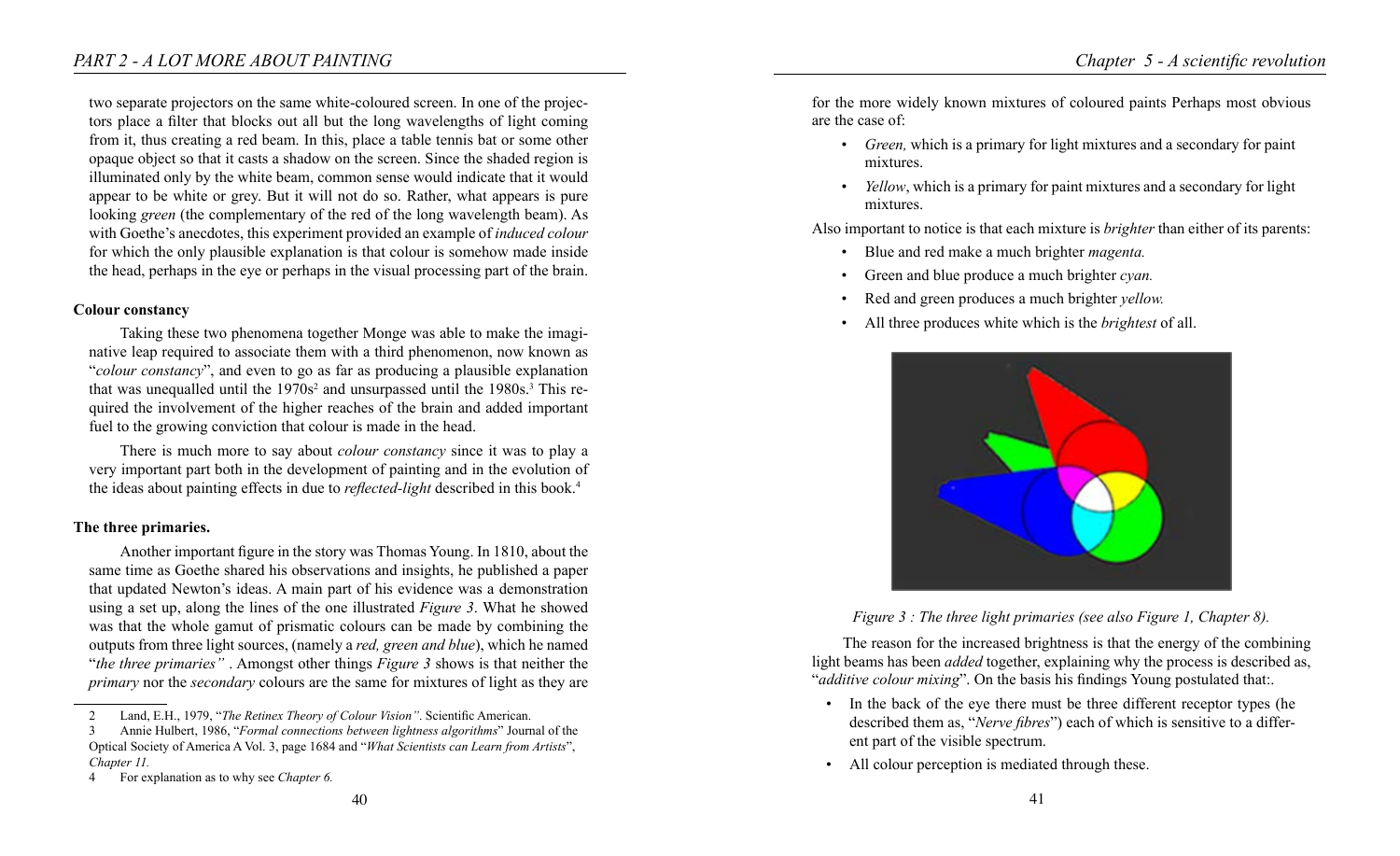Here was a scientist not only realising that colour is made in the head but taking the tentative steps towards a *neurophysiological* explanation.

#### **Colour contrast effects**

 In 1838 Michel Eugène Chevreul, a chemist who was employed to investigate the chemical properties of dyes at the Gobelin tapestry works, published a paper on one of his discoveries.<sup>5</sup>. He called it "*simultaneous colour contrast*" and encapsulated it in the rule that "*wherever two regions of colour have common border, the difference between them is exaggerated.*" Apart from giving artists exciting ideas in the domain of pictorial dynamics, his findings were important for providing yet another piece of the jigsaw which was, step by step, making it incontrovertibly clear that colour must be made in the head.<sup>6</sup>

By the time that the *First Impressionist Exhibition* in 1873, the idea that colour is made in the head had not only been widely accepted by scientists, but had also become fundamental to the thought of many artists, including the young *Impressionists*.

#### **Going beyond colour**

Amongst the most influential of the scientists building on the findings of Gaspard Monge, Thomas Young and other early researchers in the field of what later came to be called "*visual perception*" was Herman Helmholtz. This celebrated polymath, who was subsequently described as the "*Father of Psychophysics*",<sup>7</sup> published the third and last volume of his seminal work on the subject six years before the "*First Impressionist Exhibition*".8 It was a *tour de force* in which, amongst many other things, he gave new impetus to Young's ideas on the *three primaries.*<sup>9</sup> Helmholtz also had much to say on other issues, including the subject of *colour constancy.* Although, in this case, his suggestion was vaguer and further from the mark than that of Monge, his proposals as a whole gave what was regarded as authoritative support to the idea that many of the mysteries of visual perception could be explained on the basis what he called "*unconscious cognitive*  *inference*". Whether right or wrong about details, Helmholtz's more inclusive ideas were to have an enormous influence on scientists and artists alike. Amongst the latter was Cézanne, who is known to have shown interest in his publications.

#### **Seurat and reflected light**



## *Figure 4 : Diagram of light being (1) 'scattered-back' and (2) 'directlyreflected' from a surface*

At some time around 1880, Seurat saw a diagram in a science book. It not only changed the course of his own life, but also opened up revolutionary possibilities with respect to the use of colour in painting for everyone else. The diagram in question was analogous to the one in *Figure 4,* which shows that when light strikes a surface it interacts with it in two ways. Thus:

1. One part penetrates the surface. When inside, it interacts with the particles of pigment it encounters, such that some of its wavelengths are absorbed, while the remainder, having been scattered about inside the surface, are scattered back out of it. Since white light contains all the visible wavelengths, the wavelength composition of this scattered-back-out light is determined by the part of the spectrum that is not absorbed. It this that the eye/brain uses when constructing the characteristic colour appearances of the surface-types in question, for example, the "*reds*" of tomato, the "*greens*" of summer leaves, the "*yellows*" of daffodil flowers, the "*skin-colours*" of skin, etc. In this book this is called "*body-colour*".

<sup>5</sup> Eugène Chevreul, 1838, *The Principles of Harmony and Contrast of Colours and their Applications in the Art*s, First English translation by Charles Martel, London 187

<sup>6</sup> Much more will be said about simultaneous colour contrast in Chapter 21.

<sup>7</sup> Now more commonly known as "*Psychology of Visual Perception*".

<sup>8</sup> *Handbuch der Physiologischen Optik*: (Part 1 - 1856 Part 2 - 1860 and Part 3 - 1867)

<sup>9</sup> To such an extent that the theory of the three primaries has since been called the *Young/ Helmholtz theory*.